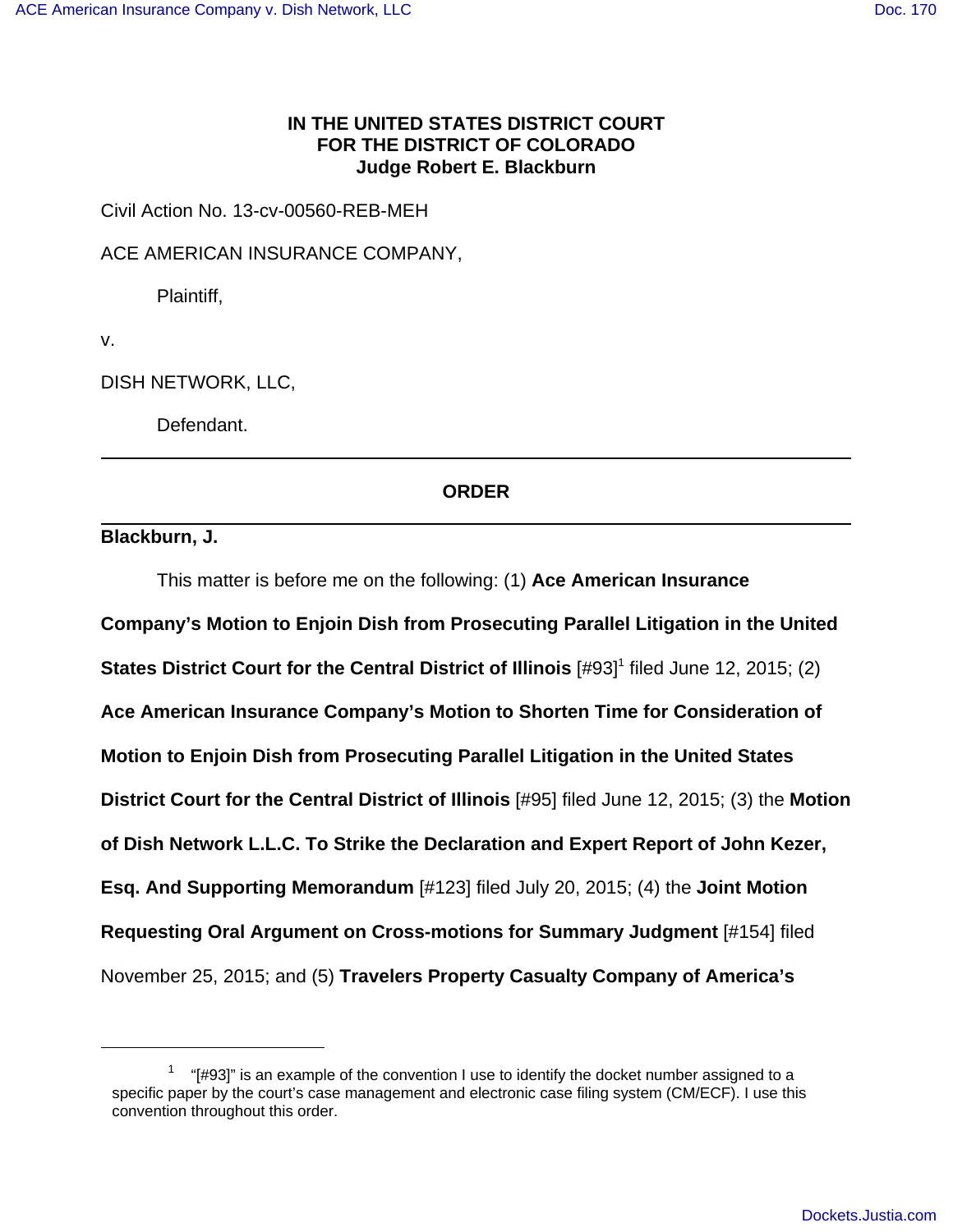**Motion to Intervene for a Limited Purpose** [#155] filed December 7, 2015. The parties filed responses and replies addressing each of these motions.

Concurrently with this order, I am filing an order addressing the cross motions for summary judgment of the parties. In that order, I grant the motion for summary judgment of the plaintiff, ACE American Insurance Company. The order granting the motion for summary judgment of ACE effectively moots the motion to enjoin parallel litigation [#93], the motion to expedite the motion to enjoin [#95], and the motion to strike the expert report of John Kezer, Esq.  $[#123].^2$ 

The joint motion for a hearing [#154] on the cross motions for summary judgment is denied. In my order on the cross motions for summary judgment, I state my conclusion that no hearing on the motions is necessary. With 147 pages of briefing on the cross motions for summary judgment, it is readily apparent that a hearing would not inform the issues further.

Finally, the motion to intervene [#155] of Travelers Property Casualty Company of America also is moot. Travelers sought to intervene in this case for the limited purpose of arguing in support of the motion of the defendant to stay or transfer this case [#92]. On February 19, 2016, I entered an order [#169] denying the motion to stay or transfer.

## **THEREFORE, IT IS ORDERED** as follows:

1. That **Ace American Insurance Company's Motion to Enjoin Dish from Prosecuting Parallel Litigation in the United States District Court for the Central District of Illinois** [#93] filed June 12, 2015, is denied as moot;

 $^{2}$  The report of Mr. Kezer addresses an issue which I was not required to address in resolving the cross motions for summary judgment.